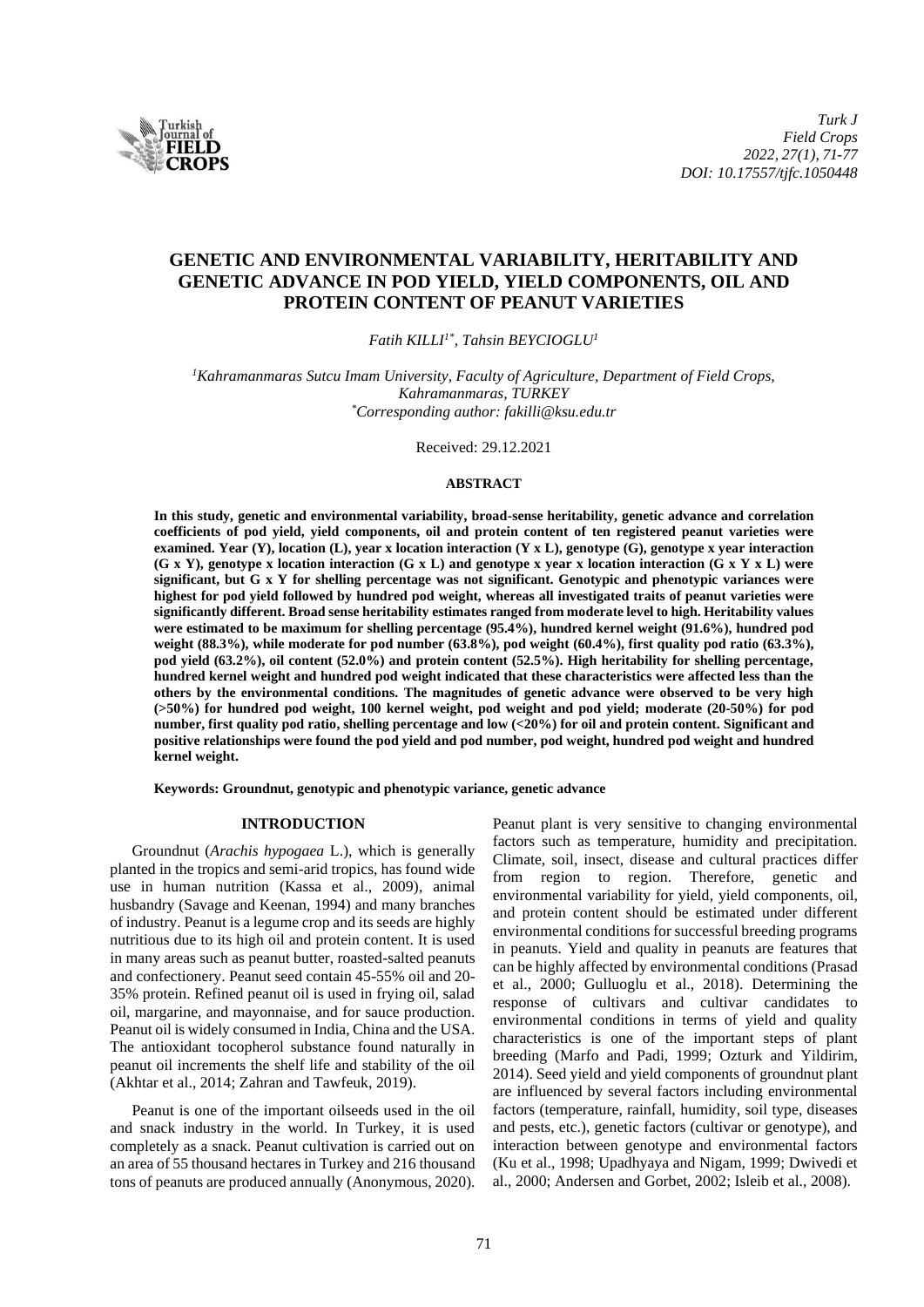Genetic variations are significant for breeding strategies. The existence and magnitude of genetic variation allow the selection of new genotypes with different characteristics. Heritability indicates the degree to which characters are passed on to offspring. Genetic progression, on the other hand, describes the degree of progression reached in a particular variety by a given selection pressure. A high genetic progression value increases the probability of selecting plants with the most suitable traits. The objective of this study was to estimate the genotypic and phenotypic variance components, heritability, genetic advance and correlation coefficients for pod yield, yield components, oil and protein content of peanut genotypes.

#### **MATERIALS AND METHODS**

#### *Study field description*

The experiment was set up at three locations (Adana, Osmaniye and Kahramanmaras) and for two years (2018 and 2019) during the main crop peanut growing season. Adana, which is located in the Mediterranean region between 36°51'28.95" north latitude and 35°20'50.36" east longitude, has a slope of 1-2%. Its height above sea level is 12 m. Osmaniye, which is located in the Mediterranean region between 37°04'31" north latitude and 36°14'56" east longitude, has a slope of 1-2%. Its height above sea level is 130 m. Kahramanmaras, which is located in the Mediterranean region between 37°35'40.77" north latitude and 36°48'51.43" east longitude, has a slope of 3-5%. Its height above sea level is 491 m. The distance between Adana and Osmaniye, Osmaniye and Kahramanmaras is 102 km and 105 km, respectively.

The soils of the experimental field of all three locations have a clayey-loamy texture and the pH is slightly alkaline. Soils of the Adana location (18.54%) is more calcareous than those of the Osmaniye (9.47%) and Kahramanmaras (2.19%), and the organic matter contents of the soils is low at all locations (Table 1) (Anonymous, 2019a). The climate data for the experiment years and long years are given Table 2. All locations have a Mediterranean climate, with hot and dry summers and cold and rainy winters. The monthly average air temperature during the research period (April-October in 2018 and 2019) was 17.00 to 24.20°C in Adana, 16.30 to 23.10°C in Osmaniye and 14.20 to 21.30°C in Kahramanmaras. The total rainfall in 2018 and 2019 was 131.00 mm and 112.80 mm, 310.00 mm and 243.80 mm, 255.00 mm and 126.90 mm during the growing seasons in Adana, Osmaniye and Kahramanmaras, respectively (Anonymous, 2019b).

**Table 1***.* Results of soil analysis of experimental areas at three locations.

| Characteristics                                                                                                             | $\mathrm{L_1}^\ast$ | Explanation       | $\mathrm{L}_{2}^{*}$ | Explanation       | $L_3^*$ | Explanation       |  |
|-----------------------------------------------------------------------------------------------------------------------------|---------------------|-------------------|----------------------|-------------------|---------|-------------------|--|
| Texture (% Sat.)                                                                                                            | 58.30               | Clay - loam       | 57.20                | Clay - loam       | 59.40   | Clay - loam       |  |
| Salinity (%)                                                                                                                | 0.10                | Unsalted          | 0.07                 | Unsalted          | 0.13    | Unsalted          |  |
| Organic matter %                                                                                                            | 1.58                | Very Low          | 1.29                 | Very Low          | 2.65    | Low               |  |
| Lime $CaCO3$ (kg da <sup>-1</sup> )                                                                                         | 18.54               | High limy         | 9.47                 | Medium limy       | 2.19    | Limy              |  |
| Total nitrogen (%)                                                                                                          | 0.09                | Insufficient      | 0.06                 | Insufficient      | 0.08    | Insufficient      |  |
| Phosphorus (mg $kg^{-1}$ )                                                                                                  | 13.80               | Sufficient        | 8.64                 | Low               | 5.78    | Low               |  |
| Potassium (mg $kg^{-1}$ )                                                                                                   | 576.50              | High              | 68.50                | Low               | 112.10  | Low               |  |
| pΗ                                                                                                                          | 7.66                | slightly alkaline | 7.63                 | slightly alkaline | 7.53    | slightly alkaline |  |
| <sup>(*)</sup> L <sub>1</sub> : Adana location; L <sub>2</sub> : Osmaniye location; L <sub>3</sub> : Kahramanmaras location |                     |                   |                      |                   |         |                   |  |

#### *Experimental materials description*

Ten peanut varieties (Arioglu-2003, Batem-5025, Batem-Cihangir, Brantley, Flower-22, Halisbey, NC-7, Osmaniye-2005, Sultan and Wilson) used as the plant material in the experiment were obtained from Department of Field Crops of Agricultural Faculty of Cukurova University. Some characteristics of peanut varieties used in this research are given in Table 3.

#### *Field management and experimental design*

The field experiments at all locations were regulated in randomized complete block design with 3 replications. Before sowing, experimental plots had been fertilized with 300 kg ha-1 diammonium phosphate (DAP) (18% N, 46%  $P_2O_5$ ) at three locations. Then, 150 kg ha<sup>-1</sup> of urea was used as top fertilizer. Before sowing, seed spraying was done against crown rot disease and underground pests. In addition, spraying was applied against thrips damage. At all locations, seeds of the peanut cultivars were sown in the last week of April and first week of May in 2018 and 2019 respectively, in four rows of 5 m in length, with a sowing density of 70x15 cm (Kurt et al., 2016). In Adana, 3 times tractor anchors, twice hand anchors and 7 times sprinkler irrigation were performed. Two tractor anchors, two hand hoes, and 9 times irrigation were made in Kahramanmaras, and 2 times tractor and 2 times hand hoe, and irrigation was done 7 times in Osmaniye.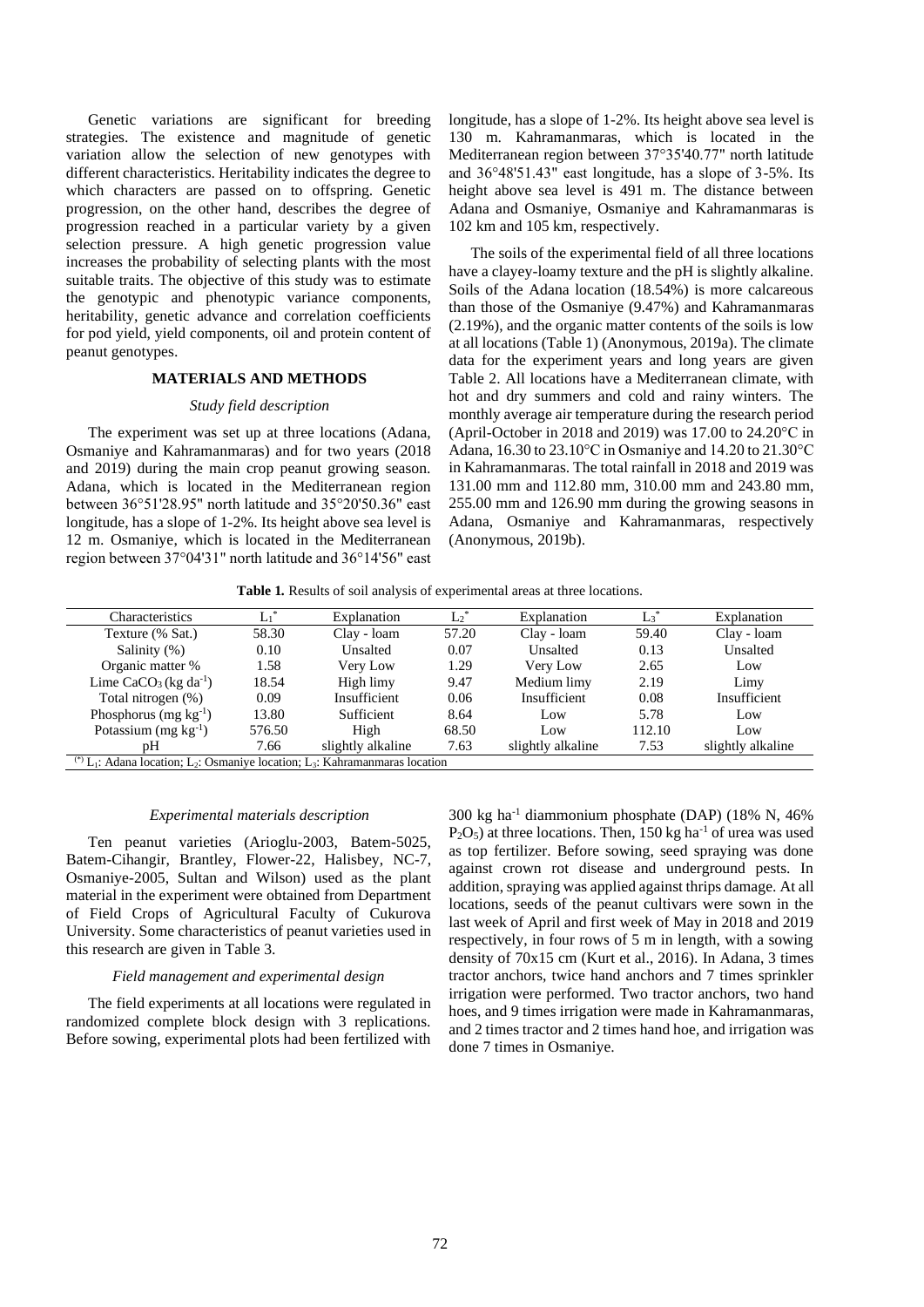|            |            |               | Total rainfall (mm) |         |                         | Average temperature (°C) |       | Average humidity (%) |                                                                                                                             |       |  |  |  |  |  |  |  |  |
|------------|------------|---------------|---------------------|---------|-------------------------|--------------------------|-------|----------------------|-----------------------------------------------------------------------------------------------------------------------------|-------|--|--|--|--|--|--|--|--|
|            | Months     | $\text{Li}^*$ | $L_2^*$             | $L_3^*$ | $L_1$                   | L <sub>2</sub>           | $L_3$ | $L_1$                | L <sub>2</sub>                                                                                                              | $L_3$ |  |  |  |  |  |  |  |  |
| Long years | April      | 50.27         | 81.93               | 59.02   | 18.50                   | 17.78                    | 16.45 | 63.46                | 63.46                                                                                                                       | 52.08 |  |  |  |  |  |  |  |  |
|            | May        | 52.38         | 101.55              | 51.89   | 21.75                   | 20.75                    | 20.30 | 67.94                | 67.94                                                                                                                       | 53.71 |  |  |  |  |  |  |  |  |
|            | June       | 25.09         | 27.90               | 8.25    | 26.28                   | 25.33                    | 26.03 | 67.60                | 67.60                                                                                                                       | 46.43 |  |  |  |  |  |  |  |  |
|            | July       | 5.71          | 10.21               | 1.12    | 29.23                   | 28.28                    | 29.63 | 68.85                | 68.85                                                                                                                       | 44.20 |  |  |  |  |  |  |  |  |
|            | August     | 6.26          | 8.23                | 0.95    | 29.50                   | 28.83                    | 29.50 | 69.58                | 69.58                                                                                                                       | 48.76 |  |  |  |  |  |  |  |  |
|            | September  | 25.73         | 37.47               | 14.35   | 26.73                   | 25.65                    | 25.78 | 64.58                | 64.58                                                                                                                       | 45.41 |  |  |  |  |  |  |  |  |
|            | October    | 29.52         | 65.17               | 37.90   | 22.43                   | 21.10                    | 19.63 | 58.17                | 58.17                                                                                                                       | 48.18 |  |  |  |  |  |  |  |  |
|            | Total/Mean | 194.96        | 332.46              | 59.02   | 24.92                   | 23.96                    | 23.90 | 65.74                | 65.74                                                                                                                       | 48.40 |  |  |  |  |  |  |  |  |
|            |            |               |                     |         | <b>Experiment</b> years |                          |       |                      |                                                                                                                             |       |  |  |  |  |  |  |  |  |
|            | April      | 33.00         | 41.00               | 46.80   | 20.10                   | 18.90                    | 18.40 | 61.20                | 62.60                                                                                                                       | 45.30 |  |  |  |  |  |  |  |  |
|            | May        | 29.20         | 64.80               | 52.90   | 24.40                   | 23.10                    | 21.70 | 62.80                | 65.70                                                                                                                       | 52.60 |  |  |  |  |  |  |  |  |
|            | June       | 23.40         | 111.20              | 39.40   | 26.40                   | 25.10                    | 25.40 | 70.20                | 74.70                                                                                                                       | 49.10 |  |  |  |  |  |  |  |  |
| 2018       | July       | 0.00          | 1.80                | 0.30    | 29.10                   | 27.80                    | 28.60 | 69.80                | 73.30                                                                                                                       | 46.20 |  |  |  |  |  |  |  |  |
|            | August     | 0.00          | 0.00                | 0.00    | 29.60                   | 28.60                    | 29.10 | 68.80                | 70.90                                                                                                                       | 43.80 |  |  |  |  |  |  |  |  |
|            | September  | 22.80         | 0.00                | 0.60    | 27.90                   | 26.90                    | 27.20 | 63.60                | 64.80                                                                                                                       | 38.40 |  |  |  |  |  |  |  |  |
|            | October    | 22.60         | 91.20               | 115.00  | 22.90                   | 21.90                    | 19.80 | 58.60                | 58.00                                                                                                                       | 51.50 |  |  |  |  |  |  |  |  |
|            | Total/Mean | 131.00        | 310.00              | 255.00  | 25.77                   | 24.61                    | 24.31 | 65.00                | 67.14                                                                                                                       | 46.70 |  |  |  |  |  |  |  |  |
|            | April      | 59.40         | 46.60               | 78.40   | 17.00                   | 16.30                    | 14.20 | 67.00                | 69.80                                                                                                                       | 61.80 |  |  |  |  |  |  |  |  |
|            | May        | 2.60          | 2.50                | 4.00    | 24.10                   | 23.30                    | 23.10 | 57.60                | 56.60                                                                                                                       | 44.00 |  |  |  |  |  |  |  |  |
|            | June       | 13.80         | 72.30               | 6.20    | 27.10                   | 26.00                    | 27.20 | 68.70                | 71.00                                                                                                                       | 48.00 |  |  |  |  |  |  |  |  |
|            | July       | 28.00         | 52.90               | 0.10    | 28.40                   | 27.10                    | 28.40 | 68.80                | 72.50                                                                                                                       | 47.20 |  |  |  |  |  |  |  |  |
|            | August     | 0.00          | 8.20                | 0.10    | 29.60                   | 28.50                    | 29.50 | 68.00                | 69.80                                                                                                                       | 47.70 |  |  |  |  |  |  |  |  |
|            | September  | 0.00          | 14.50               | 1.50    | 27.30                   | 26.10                    | 26.30 | 62.10                | 61.30                                                                                                                       | 41.20 |  |  |  |  |  |  |  |  |
|            | October    | 22.80         | 46.80               | 36.60   | 24.20                   | 23.10                    | 21.30 | 61.60                | 61.60                                                                                                                       | 55.10 |  |  |  |  |  |  |  |  |
| 2019       | Total/Mean | 112.80        | 243.80              | 126.90  | 25.38                   | 24.34                    | 24.28 | 64.83                | 66.08                                                                                                                       | 49.28 |  |  |  |  |  |  |  |  |
|            |            |               |                     |         |                         |                          |       |                      | <sup>(*)</sup> L <sub>1</sub> : Adana location; L <sub>2</sub> : Osmaniye location; L <sub>3</sub> : Kahramanmaras location |       |  |  |  |  |  |  |  |  |

**Table 2.** Climatological data for long years and experiment years of three locations.

**Table 3.** Groundnut cultivars and their some properties.

| Varieties       | Market type | Origin     | Kernel size | Growing period |
|-----------------|-------------|------------|-------------|----------------|
| Arioglu-2003    | Virginia    | Turkey     | Large       | Semi-spreading |
| Batem-5025      | Virginia    | Turkey     | Large       | Semi-spreading |
| Batem-Cihangir  | Virginia    | Turkey     | Large       | Semi-spreading |
| <b>Brantley</b> | Virginia    | <b>USA</b> | Large       | Spreading      |
| Flower-22       | Virginia    | Chine      | Large       | Semi-spreading |
| Halisbey        | Virginia    | Turkey     | Large       | Semi-spreading |
| $NC-7$          | Virginia    | <b>USA</b> | Large       | Spreading      |
| Osmaniye-2005   | Virginia    | Turkey     | Large       | Semi-spreading |
| Sultan          | Virginia    | Turkey     | Large       | Semi-spreading |
| Wilson          | Virginia    | <b>USA</b> | Large       | Semi-spreading |

### *Data collection*

Peanut plants at all locations were harvested by machine after the physiological maturity period in October. Harvested plants were turned upside down and left to dry. After three days of drying, peanut pods were collected by hand. Pod number and weight was found by counting and weighing all pods of 20 harvested plants and dividing them by the number of plants (Gulluoglu et al., 2017). First quality pod ratio was determined by counting the large, plump and two-seeded pod of 20 plants harvested from each plot and proportioning to the total number of pods. One hundred randomly-selected pods with four replications were weighed and the average of a hundred pods' weight was determined. Pod yield was determined from an area 1.4 m wide and 4 m long of the center two rows of each plot (Gulluoglu et al., 2018). Shelling percentage for each cultivar was calculated from a 200 g randomly selected pod sample as the proportion of shelled seed weight to the total weight of the unshelled pods (Arioglu et al., 2018; Daudi et al., 2021). Additionally, a hundred seed weight for each cultivar was determined as an average weight of four samples of 100 randomly selected kernels per plot (Arioglu et al., 2018; Daudi et al., 2021). The oil and protein contents of the seeds were studied according to the Association of Official Analytical Chemists (AOAC, 2010).

#### *Statistical analysis*

All obtained data were subjected to analysis of variance (ANOVA) by using MSTATC statistical software. According to the method proposed by Burton and Devane (1953) and Johnson et al. (1955), genotypic and phenotypic variances and their corresponding coefficients of variation were estimated using the respective mean square expectations. In addition, broad-sense Heritability (H), genetic advance (GA) were calculated using the procedure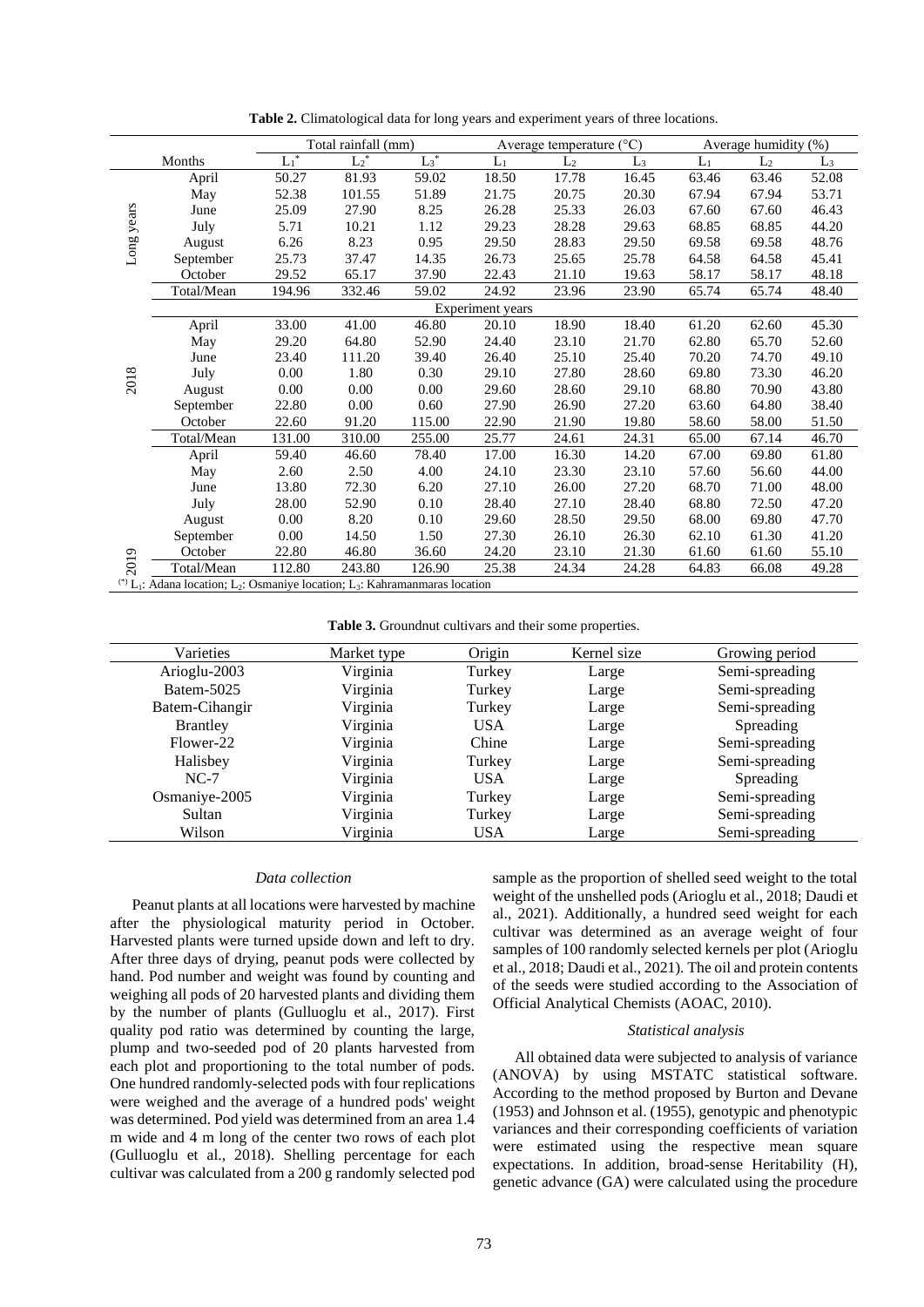of Hanson et al. (1956) and Allard (1999). Correlation coefficients were conducted following the procedure developed by Wright (1921).

# **RESULTS AND DISCUSSION**

The variance analysis for pod yield, pod number, pod weight, first quality pod ratio, 100-pod weight, shelling percentage, 100-kernel weight, oil and protein content of peanut varieties over 2 years (2018 and 2019) and 3 locations (Adana, Osmaniye and Kahramanmaras) indicated that there were significant variations among the cultivars  $(G)$ , years  $(Y)$ , locations  $(L)$ ,  $Y \times L$  interactions, G x Y interactions, G x L interactions and G x Y x L interactions for all traits except shelling percentage (Table 4). G x Y interaction for shelling percentage was not significant. The existence of  $G \times Y$ ,  $G \times L$  and  $G \times Y \times L$ interactions for investigated characteristics in this study indicates that the effect of years and locations was different for peanut genotypes. Thus, additional attention to the response of cultivars is needed in peanut production systems where un-predictable environmental factors (temperature, rainfall, relative humidity) changed from one place of the region to another or from year to year.

**Table 4.** Combined analysis of variance results (mean square) for investigated traits of peanut varieties over 2 years and 3 locations.

| Source                                                                                                                                                               | DF  | PN          | PW          | <b>FPR</b>  | <b>HPW</b>   | PY            | <b>SP</b>         | <b>HKW</b>  | OС         | PC         |
|----------------------------------------------------------------------------------------------------------------------------------------------------------------------|-----|-------------|-------------|-------------|--------------|---------------|-------------------|-------------|------------|------------|
| Year $(Y)$                                                                                                                                                           |     | $1224.9***$ | $318.9**$   | $1463.9**$  | 3761.7**     | 4048425.2**   | $41.7***$         | $147.9***$  | $264.7***$ | $270.9**$  |
| Location $(L)$                                                                                                                                                       |     | 1448.2**    | 584.9**     | $1549.5***$ | $40268.5***$ | $12947.9***$  | $144.7***$        | $3043.2**$  | $456.1***$ | $709.7**$  |
| Y x L                                                                                                                                                                |     | 5123.9**    | $2131.8***$ | $386.2**$   | $35695.4***$ | 138137.5**    | $403.8***$        | $1543.7**$  | $341.2***$ | $250.4***$ |
| Genotype $(G)$                                                                                                                                                       | 9   | $158.5***$  | $561.9***$  | $457.9**$   | $15111.5***$ | $40717.7***$  | $193.3***$        | $1631.2***$ | $35.9***$  | $17.8***$  |
| G x Y                                                                                                                                                                | 9   | $49.8***$   | $169.5***$  | 58.7*       | $366.2***$   | $13771.4***$  | 5.8 <sup>ns</sup> | $45.2^*$    | $8.0^{**}$ | $7.6***$   |
| G x L                                                                                                                                                                | 18  | $50.0^{**}$ | 58.8**      | $184.7***$  | $1737.2***$  | $4678.6^{**}$ | $9.1*$            | $136.2***$  | $19.1***$  | $4.6***$   |
| GxYxL                                                                                                                                                                | 18  | $42.5***$   | $88.3***$   | $104.8***$  | $547.2**$    | 3485.5**      | $8.7*$            | $49.2***$   | $11.8***$  | $3.7***$   |
| Error                                                                                                                                                                | 108 | 7.4         | 19.8        | 22.8        | 107.8        | 265.3         | 4.3               | 20.8        | 0.9        | 0.3        |
| DF= Degree of freedom, PN= Pod number (no. plant <sup>-1</sup> ), PW= Pod weight (g plant <sup>-1</sup> ), FPR= First quality pod ratio (%), HPW= Hundred pod weight |     |             |             |             |              |               |                   |             |            |            |

(g), PY= Pod yield (kg ha<sup>-1</sup>), SP= Shelling percentage (%), HKW= Hundred kernel weight (g), OC= Oil content (%), PC= Protein content (%) ns, \*, \*\* = not significant, significant at 5% and 1% level, respectively.

The estimated variance components  $(\sigma^2 g, \sigma^2 g y, \sigma^2 g l,$  $\sigma^2 g$ yl,  $\sigma^2 e$  and  $\sigma^2 p$ ), phenotypic (PCV) and genotypic (GCV) coefficients of variation, Heritability (H) and Genetic Advance (GA) in Table 5 were calculated using the data in Table 4. Error variances for all traits were smaller than those of the other components. Genotype-year  $(\sigma^2 gy)$ interaction did not occur for first quality pod ratio, hundred pod weight, shelling percentage, hundred kernel weight and oil content, but it was very high for pod yield (1142.8) followed by pod weight (16.6). The fact that the  $\sigma^2 gy$  value is zero for first quality pod ratio, hundred pod weight, shelling percentage, hundred kernel weight and oil content shows that the year effect is not important and more emphasis should be placed on locations in genotypeenvironment interaction studies. Genotype-location  $(\sigma^2 g l)$ and genotype-year-location  $(\sigma^2 gyl)$  interaction variances were high in terms of pod yield and hundred pod weight. Genotypic and phenotypic variances were high for pod yield, hundred pod weight and hundred kernel weight. The genetic variance was higher than error variance, for pod weight, hundred pod weight, pod yield, shelling percentage, hundred kernel weight and oil content. This is

an indication that these features were less affected by environmental conditions (Hamidou et al., 2012; Oteng-Frimpong et al., 2017). For all tested parameters, the Phenotypic Variance Coefficient (PCV) is higher than the Genotypic Variance Coefficient (GCV). This fact shows the great importance of environmental conditions on the expression of the trait. Similar results of higher PCV were observed by Patil and Bhapkar (1987), Mahalaxmi et al. (2005), John et al. (2006), Kadam et al. (2007) and Jakkeral et al. (2014). The magnitude of GCV and PCV for the investigated traits in the current study was between 0.9 and 1.1 for pod yield, and 10.2 and 10.8 for 100-pod weight, respectively. It indicates that there is no wide genetically based variation. Studies conducted by Patil and Bhapkar (1987), Patil et al. (2014) indicated that genotypes by environmental interactions were significant for pod yield and yield components. Kebede and Tana (2014) reported a highly significant effect of genotypes, environments, and their interactions on pod yield. Kushwah et al. (2017) stated that the coefficient of phenotypic and genotypic variation was high for pod yield and kernel yield per plant, number of pods and kernels per plant, and hundred kernel weight.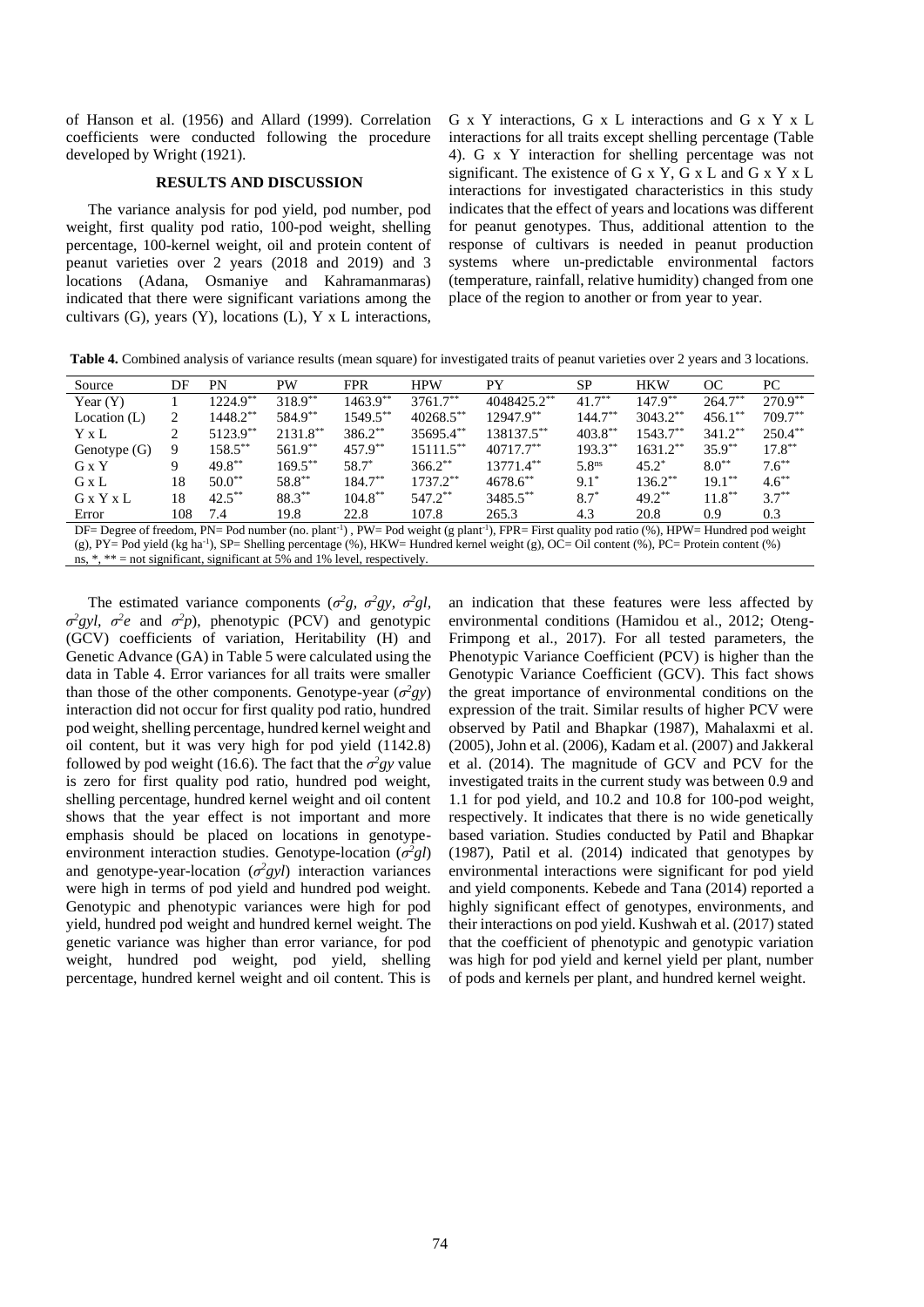**Table 5.** Genetic parameters for investigated traits of peanut varieties.

|            |        | Variance components <sup>a</sup> |                          |                          |                           |              |                           |            | Coefficient of | H <sup>c</sup> | GA <sup>d</sup> |
|------------|--------|----------------------------------|--------------------------|--------------------------|---------------------------|--------------|---------------------------|------------|----------------|----------------|-----------------|
| Traits     | Mean   |                                  |                          |                          |                           |              |                           |            |                |                | Mean            |
|            |        | $\sigma$ g                       | $\sigma$ <sup>2</sup> gy | $\sigma$ <sup>2</sup> gl | $\sigma$ <sup>2</sup> gyl | $\sigma^2 e$ | $\sigma$ <sup>-</sup> $p$ | <b>PCV</b> | GCV            | $(\%)$         | $(10\%)$        |
| PN         | 32.2   | 5.6                              | 0.8                      | 1.2                      | 11.7                      | 7.4          | 8.8                       | 9.2        | 7.3            | 63.8           | 30.6            |
| PW         | 57.5   | 23.4                             | 16.6                     | 6.5                      | 22.8                      | 19.8         | 38.7                      | 10.8       | 8.4            | 60.4           | 71.7            |
| <b>FPR</b> | 68.7   | 17.7                             | 0                        | 13.3                     | 27.3                      | 22.8         | 28.0                      | 7.6        | 6.1            | 63.3           | 45.4            |
| <b>HPW</b> | 264.4  | 728.6                            | 0                        | 198.3                    | 146.4                     | 107.8        | 825.2                     | 10.8       | 10.2           | 88.3           | 485.0           |
| PY         | 4189.7 | 1430.7                           | 1142.8                   | 198.8                    | 1073.4                    | 265.3        | 2262.1                    | 1.1        | 0.9            | 63.2           | 60.1            |
| <b>SP</b>  | 67.5   | 10.4                             | $\overline{0}$           | 0.1                      | 1.4                       | 4.3          | 10.8                      | 4.8        | 4.7            | 95.4           | 27.1            |
| <b>HKW</b> | 110.6  | 83.3                             | 0                        | 14.5                     | 9.4                       | 20.8         | 90.8                      | 8.6        | 8.2            | 91.6           | 132.4           |
| OC         | 52.9   | 1.1                              | 0                        | 1.2                      | 3.6                       | 0.9          | 2.2                       | 2.8        | 2.0            | 52.0           | 3.8             |
| PC         | 27.1   | 0.5                              | 0.4                      | 0.1                      | 0.3                       | 1.2          | 0.9                       | 3.6        | 2.6            | 52.5           | 3.4             |

a = genotypic variance  $(\sigma^2 g)$ , genotype – year variance  $(\sigma^2 g)$ , genotype – location variance  $(\sigma^2 g)$ , genotype – year – location variance  $(\sigma^2 g)$ , error variance ( $\sigma^2 e$ ), phenotypic variance ( $\sigma^2 p$ )

 $b =$  phenotypic coefficient of variability (PCV), genotypic coefficient of variability (GCV)

c = broad-sense heritability (H)

 $d =$  genetic advance (GA) at 10% selection intensity

PN= Pod number (no. plant<sup>-1</sup>), PW= Pod weight (g plant<sup>-1</sup>), FPR= First quality pod ratio (%), HPW= 100-pod weight (g), PY= Pod yield (kg ha<sup>-1</sup>), SP= Shelling percentage (%), HKW= 100-kernel weight (g), OC= Oil content (%), PC= Protein content (%)

Broad sense heritability estimates ranged from 52.0% (oil content) to 95.4% (shelling percentage) (Table 5). The heritability estimates for pod number (63.8%), pod weight (60.4%), first quality pod ratio (63.3%), and pod yield  $(63.2\%)$ , oil  $(52.0\%)$  and protein content  $(52.5\%)$  were at moderate levels (50-65%). On the other hand, heritability degrees were estimated to be at high levels (>65%) for 100 pod weight (88.3%), shelling percentage (95.4%) and 100 kernel weight (91.6%). High value of broad sense heritability for 100-pod weight, shelling percentage and 100-kernel weight is due to the high share of the genotypic variance component (Yildirim et al., 1979). These characters are highly heritable in peanut plant. The magnitude of the genotypic variance indicates that are significant variations within peanut varieties in terms of pod and seed weight and kernel ratio. High values of broadsense heritability were reported for seed weight (87-93%), 100-pod weight (88-91%), pod yield (71-74%) and 100 kernel weight (87-96%) by Tossim et al. (2020). Rao et al. (2014) reported high heritability for shelling percentage (92.2%), pod number (76.9%), kernel weight (97.4%) and pod yield (95.5%). High heritability for hundred kernel weight, pod number, and pod yield was reported by Savaliya et al. (2009), John et al. (2007) and Khote et al. (2009).

The magnitudes of genetic advance were observed to be high (> 20%) for pod number, pod weight, first quality pod ratio, 100-pod weight, pod yield, shelling percentage and 100-kernel weight and low (< 10%) for oil and protein content (Table 5). The high magnitude of genetic advance was reported earlier by Mahalaxmi et al. (2005) and Jakkeral et al. (2014) for pod yield and its components. A high level of genetic advance helps in determining the appropriate character for selection. Heritability estimation along with genetic progression provides insight into the genetic makeup of the population. High or moderate heritability accompanied by high genetic advance for pod number, pod weight, first quality pod ratio, 100-pod weight, pod yield, shelling percentage and 100-kernel weight suggested that selection can be effective for these traits based on phenotypic expression. These results explain the additive gene action and indicate phenotypic selection to be effective (Kushwah et al., 2017). Similar results of moderate to high heritability coupled with moderate to high genetic advance were observed earlier for these traits by Azad and Hamid (2000), Dashora and Nagda (2002), Mahalaxmi et al. (2005), Cholin et al. (2010), Shinde et al. (2010) and Jakkeral et al. (2014). The low magnitude of heritability and low magnitude of genetic advance was observed for oil and protein content. This indicated that there was narrow genetic variability within peanut varieties for oil and protein content. Due to the narrow genetic diversity, the success of these varieties in peanut breeding (selection or hybridization) for oil and protein ratio will be low.

Simple correlation coefficients calculated among examined characteristics are shown in Table 6. Significant and positive correlations of pod yield with pod number (0.35), pod weight (0.95), 100-pod weight (0.56) and 100 kernel weight (0.56) were found. Pod number exhibited significant positive correlation with pod weight (0.40), 100-pod weight (0.46), shelling percentage (0.25), 100 kernel weight (0.36), oil content (0.36) and protein content (0.21). There were positive and significant correlations between pod weight, 100-pod weight, shelling percentage and 100-kernel weight. The first quality pod ratio was positively and significantly correlated with 100-kernel weight and protein content. The correlations between oil content and 100-pod weight, shelling percentage, 100 kernel weight were found to be positive and significant.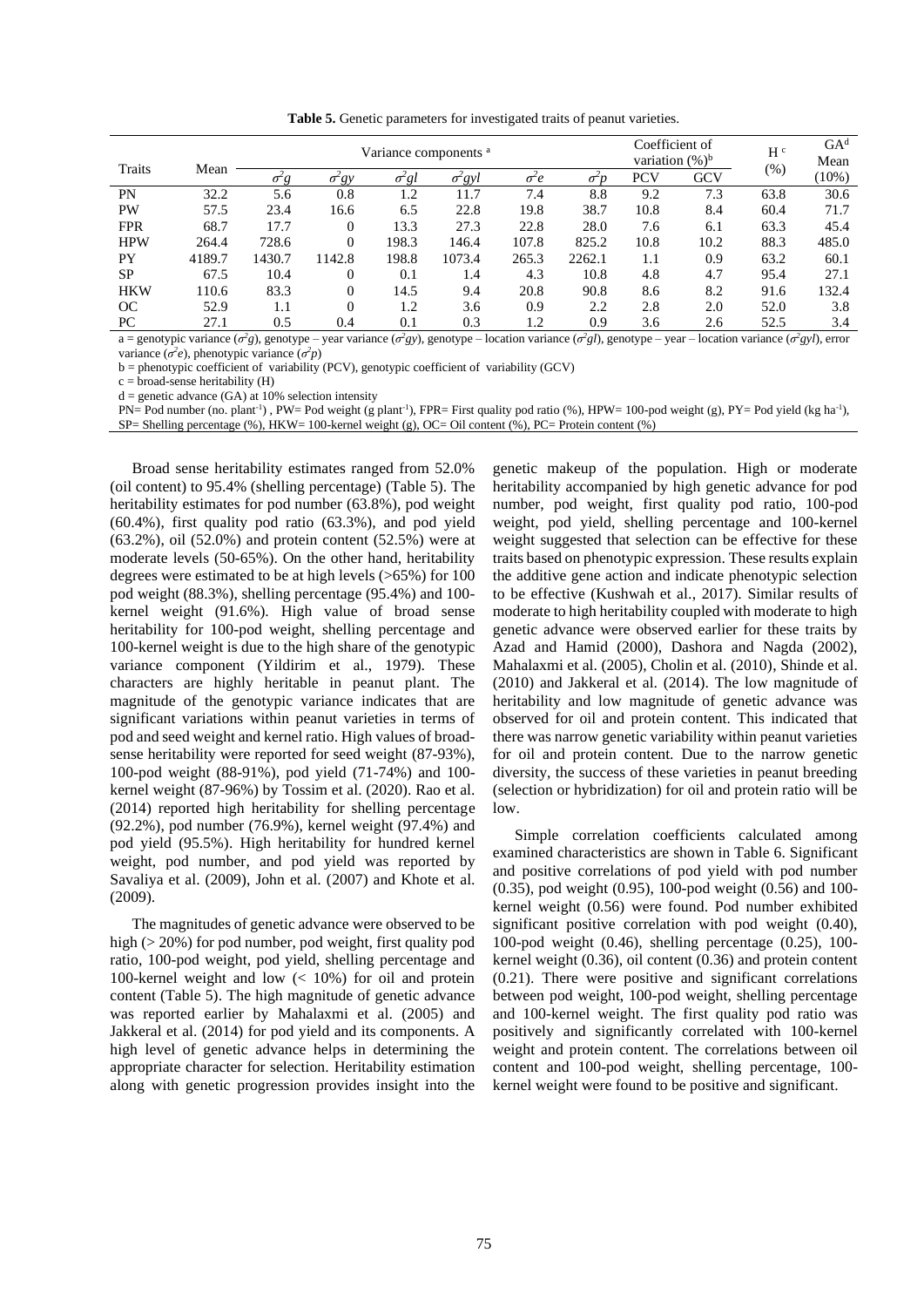**Table 6.** Simple correlation coefficients for investigated traits of peanut varieties.

| Traits <sup>+</sup> | PN       | PW                       | <b>FPR</b> | <b>HPW</b> | PY        | <b>SP</b> | <b>HKW</b>               | <sub>OC</sub> |
|---------------------|----------|--------------------------|------------|------------|-----------|-----------|--------------------------|---------------|
| <b>PW</b>           | $0.40**$ | $\overline{\phantom{a}}$ |            |            |           |           |                          |               |
| <b>FPR</b>          | 0.08     | $-0.30**$                |            |            |           |           |                          |               |
| <b>HPW</b>          | $0.46**$ | $0.57**$                 | 0.12       |            |           |           |                          |               |
| PY                  | $0.35**$ | $0.95**$                 | $-0.28**$  | $0.56**$   | -         |           |                          |               |
| <b>SP</b>           | $0.25**$ | $0.20**$                 | 0.02       | 0.06       | 0.13      |           |                          |               |
| <b>HKW</b>          | $0.36**$ | $0.54**$                 | $0.22**$   | $0.95**$   | $0.56**$  | 0.12      | $\overline{\phantom{0}}$ |               |
| OC                  | $0.36**$ | 0.13                     | $-0.19**$  | $0.37**$   | 0.14      | $0.25**$  | $0.28**$                 | -             |
| PC                  | $0.21**$ | $-0.23**$                | $0.32**$   | $-0.15$    | $-0.22**$ | 0.04      | $-0.08$                  | 0.05          |
|                     |          |                          |            |            |           |           |                          |               |

\*, \*\* Significant at 5% and 1% level respectively.

+ = Pod number (PN), pod weight (PW), first quality pod ratio (FPR), 100-pod weight (HPW), pod yield (PY), shelling percentage (SP), 100-kernel weight (HKW), oil content (OC), protein content (PC)

Pod yield is a complex character that can be directly or indirectly affected by many characteristics. For this reason, taking into account the important characters that affect the yield in the selection will significantly increase the success. There was positive and significant correlations between pod yield, kernel yield, pod number per plant and hundred kernel weight (Rao et al., 2014). Chishti et al. (2000) reported positive and significant correlations between pod yield and pod number, pod weight, 100-kernel weight and oil content. Deshmukh et al. (1986) reported a positive and significant correlation between pod yield and the number of pods in peanut plants. Pod number per plant, pod weight, 100-pod weight and 100-kernel weight contributed significantly to pod yield. It is concluded that successful selection can be made on these characteristics for pod yield.

# **CONCLUSIONS**

In this study, genetic variability, broad-sense heritability, genetic advance, and correlation coefficients among 10 peanut cultivars over 2 years and 3 locations were estimated for nine agro-morphological and quality traits. Genotypic and phenotypic variances were high for pod yield, hundred pod and kernel weight. Broad-sense heritability were estimated to be high for hundred pod weight, shelling percentage and hundred kernel weight. The magnitudes of genetic advance were observed to be high for pod number, pod weight, first quality pod ratio, hundred pod weight, pod yield, shelling percentage and hundred kernel weight. Significant and positive associations of pod yield with pod number, pod weight, hundred pod and kernel weight were found. Pod number, pod weight, hundred pods, and kernel weight were found to be the most significant characteristics that should be considered during selection.

# **ACKNOWLEDGEMENTS**

This study was supported by the Scientific Research Projects Management Unit of Kahramanmaras Sutcu Imam University. We would like to thank the Kahramanmaras Sutcu Imam University for the financial support.

# **LITERATURE CITED**

Akhtar, S., N. Khalid, I. Ahmed, A. Shahzad and H.A.R. Suleria. 2014. Physicochemical characteristics, functional properties, and nutritional benefits of peanut oil: A review. Critical Reviews in Food Science and Nutrition 54: 1562-1575.

- Allard, R.W. 1999. Principals of Plant Breeding. 2nd Ed. New York: John Wiley & Sons.
- Andersen, P.C. and D.W. Gorbet. 2002. Influence of year and planting date on fatty acid chemistry of high oleic acid and normal peanut genotypes. J. Agric. Food Chem. 50: 1298- 1305.
- Anonymous. 2019a. Soil laboratory analysis results. Kahramanmaras Sutcu Imam University Agriculture Faculty Soil Science Department, Kahramanmaras-Turkey.
- Anonymous. 2019b. Meteorological data. General Directorate of Meteorological Service, Ankara, Turkey.
- Anonymous. 2020. Crop production statistics. Turkish Statistical Institute[. www.tuik.gov.tr.](http://www.tuik.gov.tr/) (Accessed May 6, 2022)
- AOAC. 2010. Official methods of analysis of the association of analytical chemists. 18th Edition, Washington, D.C. USA
- Arioglu, H., H. Bakal, L. Gulluoglu, B. Onat and C. Kurt. 2018. The effect of harvesting dates on some agronomic and quality characteristics of peanut (*Arachis hypogaea* L.) varieties grown as a main crop in Mediterranean region (Turkey). Turkish Journal of Field Crops 23 (1): 27-37.
- Azad, M.A.K. and M.A. Hamid. 2000. Genetic variability, character association and path analysis in groundnut (*Arachis hypogaea* L.). Thai. J. Agric. Sci. 33: 153-157.
- Burton, G.W. and E.W. Devane. 1953. Estimating heritability in tall fescue (*Fectuca qrundinacea*) from replicated clonal material. Agronomy Journal 45 (10): 478-481.
- Chishti, S.A.S., M. Akbar, M. Aslam and M. Anwar. 2000. Morphogenetic Evaluation for pod yield and its components in early Spanish genotypes of Groundnut (*Arachis hypogaea* L.). Pakistan Journal of Bio Science 3 (5): 898-899.
- Cholin, S., M.V.C. Gowda and H.L. Nadaf. 2010. Genetic variability and association pattern among nutritional traits in recombinant inbred lines of groundnut (*Arachis hypogaea* L.) Indian J. Genet. 70 (1): 39-43.
- Dashora, A. and A.K. Nagda. 2002. Genetic variability and character association in Spanish bunch groundnut. Research on Crops 3 (2): 416-420.
- Daudi, H., H. Shimelis, I. Mathew, R. Oteng-Frimpong, C. Ojiewo and R.K. Varshney. 2021. Genetic diversity and population structure of groundnut (*Arachis hypogaea* L.) accessions using phenotypic traits and SSR markers: implications for rust resistance breeding. Genetic Resources and Crop Evolution 68: 581-604.
- Deshmukh, S.N., M.S. Basu and P.S. Reddy. 1986. Genetic variability, character association and path coefficients and quantitative traits in Virginia bunch varieties of groundnut. Indian Journal of Agricultural Sciences 56 (12): 816-821.
- Dwivedi, S.L., S.N. Nigam and R.C. Nageswara Rao. 2000. Photoperiod effects on seed quality traits in peanut. Crop Science 40 (5): 1223-1227.